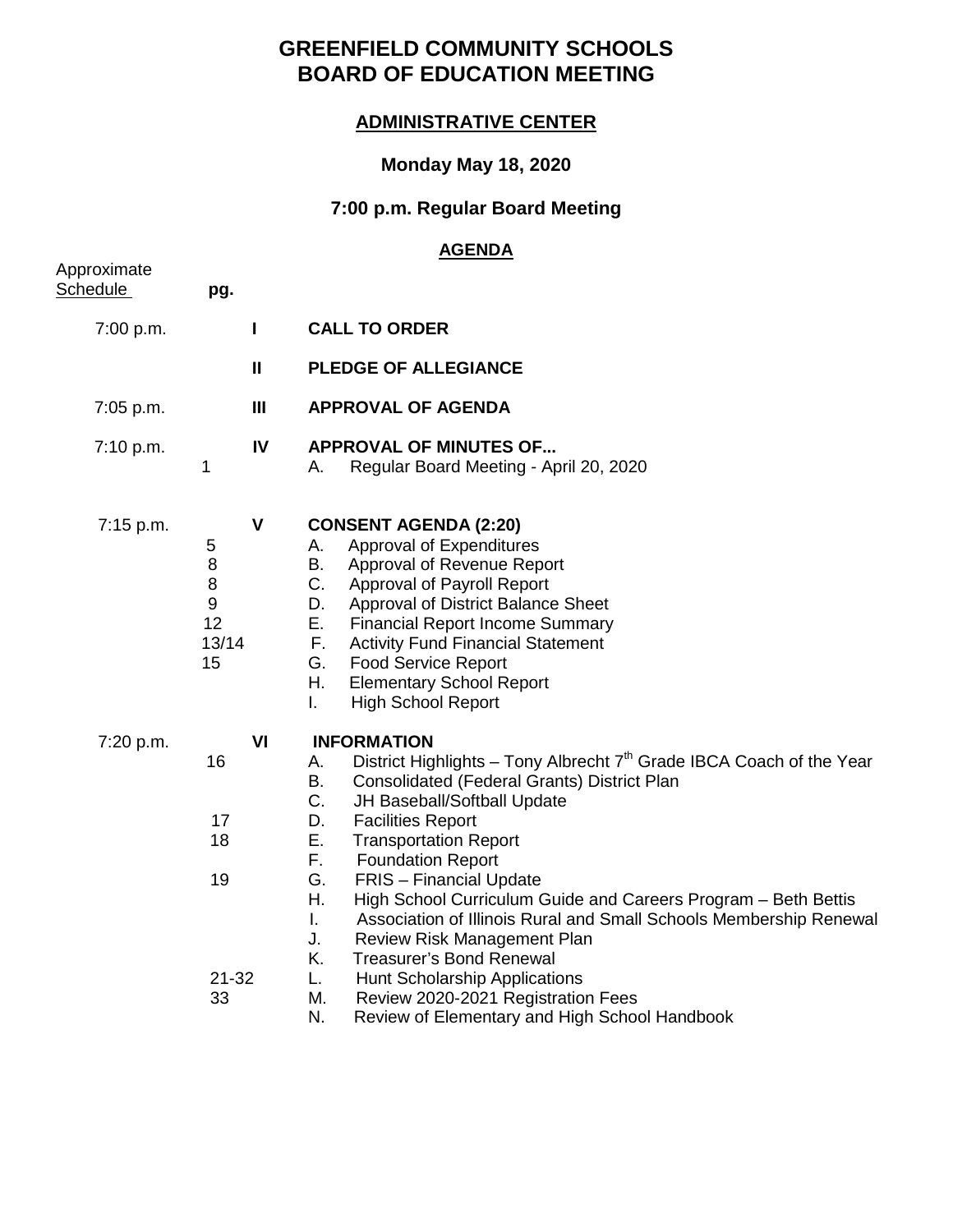| 34/35<br>1. Athletic recommendations for 2020-2021<br>36<br>Part-time summer employment<br>2.<br>37<br>Consideration and action to hire Teacher Aide - Jennifer Rigg<br>3.<br>38<br>Consideration and action to hire Elementary PE Teacher -<br>4.<br>Luke Gillingham<br>39<br>Consideration and action to hire Elementary Teacher - Allie Dolen<br>5.<br>Authorize superintendent to post for a full-time cook<br>6.<br><b>IDEA Determination Review 2018-2019</b><br>40<br>Р.<br>42<br><b>IPA Lease Agreement</b><br>Q.<br>50<br>Resolution providing for the issue of not to exceed \$2,102,000 General<br>R.<br>Obligation Limited Tax School Bonds, Series 2020, of the District for the<br>purpose of altering and reconstructing school buildings and purchasing<br>and installing equipment therein for fire prevention and safety, energy<br>conservation and school security purposes, providing for the levy of a<br>direct annual tax to pay the principal and interest on said bonds, and<br>authorizing the execution of a Bond Purchase Agreement with Stifel,<br>Nicolaus & Company, Incorporated, in connection with the sale of said<br>bonds.<br>63<br>Final 2019-2020 Calendar<br>S.<br>64<br>Т.<br>Proposed 2020-2021 Calendar<br>VII<br><b>OPPORTUNITY FOR CITIZENS TO SPEAK**</b><br>7:40 p.m.<br>VIII<br><b>EXECUTIVE SESSION</b><br>7:45 p.m.<br>A. For the purpose of considering the appointment, employment,<br>compensation, discipline, performance, or dismissal of specific employees or<br>any other issues that may be properly considered under executive session<br>rules.<br>IX<br><b>ACTION ITEMS</b><br>8:00 p.m.<br>Personnel:<br>А.<br>34/35<br>1. Athletic Recommendations for 2020-2021 |
|------------------------------------------------------------------------------------------------------------------------------------------------------------------------------------------------------------------------------------------------------------------------------------------------------------------------------------------------------------------------------------------------------------------------------------------------------------------------------------------------------------------------------------------------------------------------------------------------------------------------------------------------------------------------------------------------------------------------------------------------------------------------------------------------------------------------------------------------------------------------------------------------------------------------------------------------------------------------------------------------------------------------------------------------------------------------------------------------------------------------------------------------------------------------------------------------------------------------------------------------------------------------------------------------------------------------------------------------------------------------------------------------------------------------------------------------------------------------------------------------------------------------------------------------------------------------------------------------------------------------------------------------------------------------------------------------------------------------------------|
|                                                                                                                                                                                                                                                                                                                                                                                                                                                                                                                                                                                                                                                                                                                                                                                                                                                                                                                                                                                                                                                                                                                                                                                                                                                                                                                                                                                                                                                                                                                                                                                                                                                                                                                                    |
|                                                                                                                                                                                                                                                                                                                                                                                                                                                                                                                                                                                                                                                                                                                                                                                                                                                                                                                                                                                                                                                                                                                                                                                                                                                                                                                                                                                                                                                                                                                                                                                                                                                                                                                                    |
|                                                                                                                                                                                                                                                                                                                                                                                                                                                                                                                                                                                                                                                                                                                                                                                                                                                                                                                                                                                                                                                                                                                                                                                                                                                                                                                                                                                                                                                                                                                                                                                                                                                                                                                                    |
|                                                                                                                                                                                                                                                                                                                                                                                                                                                                                                                                                                                                                                                                                                                                                                                                                                                                                                                                                                                                                                                                                                                                                                                                                                                                                                                                                                                                                                                                                                                                                                                                                                                                                                                                    |
|                                                                                                                                                                                                                                                                                                                                                                                                                                                                                                                                                                                                                                                                                                                                                                                                                                                                                                                                                                                                                                                                                                                                                                                                                                                                                                                                                                                                                                                                                                                                                                                                                                                                                                                                    |
|                                                                                                                                                                                                                                                                                                                                                                                                                                                                                                                                                                                                                                                                                                                                                                                                                                                                                                                                                                                                                                                                                                                                                                                                                                                                                                                                                                                                                                                                                                                                                                                                                                                                                                                                    |
|                                                                                                                                                                                                                                                                                                                                                                                                                                                                                                                                                                                                                                                                                                                                                                                                                                                                                                                                                                                                                                                                                                                                                                                                                                                                                                                                                                                                                                                                                                                                                                                                                                                                                                                                    |
|                                                                                                                                                                                                                                                                                                                                                                                                                                                                                                                                                                                                                                                                                                                                                                                                                                                                                                                                                                                                                                                                                                                                                                                                                                                                                                                                                                                                                                                                                                                                                                                                                                                                                                                                    |
|                                                                                                                                                                                                                                                                                                                                                                                                                                                                                                                                                                                                                                                                                                                                                                                                                                                                                                                                                                                                                                                                                                                                                                                                                                                                                                                                                                                                                                                                                                                                                                                                                                                                                                                                    |
|                                                                                                                                                                                                                                                                                                                                                                                                                                                                                                                                                                                                                                                                                                                                                                                                                                                                                                                                                                                                                                                                                                                                                                                                                                                                                                                                                                                                                                                                                                                                                                                                                                                                                                                                    |
|                                                                                                                                                                                                                                                                                                                                                                                                                                                                                                                                                                                                                                                                                                                                                                                                                                                                                                                                                                                                                                                                                                                                                                                                                                                                                                                                                                                                                                                                                                                                                                                                                                                                                                                                    |
|                                                                                                                                                                                                                                                                                                                                                                                                                                                                                                                                                                                                                                                                                                                                                                                                                                                                                                                                                                                                                                                                                                                                                                                                                                                                                                                                                                                                                                                                                                                                                                                                                                                                                                                                    |
|                                                                                                                                                                                                                                                                                                                                                                                                                                                                                                                                                                                                                                                                                                                                                                                                                                                                                                                                                                                                                                                                                                                                                                                                                                                                                                                                                                                                                                                                                                                                                                                                                                                                                                                                    |
|                                                                                                                                                                                                                                                                                                                                                                                                                                                                                                                                                                                                                                                                                                                                                                                                                                                                                                                                                                                                                                                                                                                                                                                                                                                                                                                                                                                                                                                                                                                                                                                                                                                                                                                                    |
|                                                                                                                                                                                                                                                                                                                                                                                                                                                                                                                                                                                                                                                                                                                                                                                                                                                                                                                                                                                                                                                                                                                                                                                                                                                                                                                                                                                                                                                                                                                                                                                                                                                                                                                                    |
|                                                                                                                                                                                                                                                                                                                                                                                                                                                                                                                                                                                                                                                                                                                                                                                                                                                                                                                                                                                                                                                                                                                                                                                                                                                                                                                                                                                                                                                                                                                                                                                                                                                                                                                                    |
|                                                                                                                                                                                                                                                                                                                                                                                                                                                                                                                                                                                                                                                                                                                                                                                                                                                                                                                                                                                                                                                                                                                                                                                                                                                                                                                                                                                                                                                                                                                                                                                                                                                                                                                                    |
| Recommend hire part-time summer employment<br>36<br>2.                                                                                                                                                                                                                                                                                                                                                                                                                                                                                                                                                                                                                                                                                                                                                                                                                                                                                                                                                                                                                                                                                                                                                                                                                                                                                                                                                                                                                                                                                                                                                                                                                                                                             |
| 37<br>3.<br>Consideration and action to hire Teacher Aide - Jennifer Rigg                                                                                                                                                                                                                                                                                                                                                                                                                                                                                                                                                                                                                                                                                                                                                                                                                                                                                                                                                                                                                                                                                                                                                                                                                                                                                                                                                                                                                                                                                                                                                                                                                                                          |
| 38<br>4.<br>Consideration and action to hire Elementary PE Teacher -<br>Luke Gillingham                                                                                                                                                                                                                                                                                                                                                                                                                                                                                                                                                                                                                                                                                                                                                                                                                                                                                                                                                                                                                                                                                                                                                                                                                                                                                                                                                                                                                                                                                                                                                                                                                                            |
| 39<br>Consideration and action to hire Elementary Teacher - Allie Dolen<br>5.<br>6.<br>Authorize superintendent to post for a full-time cook                                                                                                                                                                                                                                                                                                                                                                                                                                                                                                                                                                                                                                                                                                                                                                                                                                                                                                                                                                                                                                                                                                                                                                                                                                                                                                                                                                                                                                                                                                                                                                                       |
| Approve Risk Management Plan<br>В.                                                                                                                                                                                                                                                                                                                                                                                                                                                                                                                                                                                                                                                                                                                                                                                                                                                                                                                                                                                                                                                                                                                                                                                                                                                                                                                                                                                                                                                                                                                                                                                                                                                                                                 |
| C.<br>Approve AIRSS Membership Renewal                                                                                                                                                                                                                                                                                                                                                                                                                                                                                                                                                                                                                                                                                                                                                                                                                                                                                                                                                                                                                                                                                                                                                                                                                                                                                                                                                                                                                                                                                                                                                                                                                                                                                             |
| Approve High School Curriculum Guide<br>D.                                                                                                                                                                                                                                                                                                                                                                                                                                                                                                                                                                                                                                                                                                                                                                                                                                                                                                                                                                                                                                                                                                                                                                                                                                                                                                                                                                                                                                                                                                                                                                                                                                                                                         |
| $21 - 32$<br>Е.<br>Consideration and action upon Hunt Scholarship applications                                                                                                                                                                                                                                                                                                                                                                                                                                                                                                                                                                                                                                                                                                                                                                                                                                                                                                                                                                                                                                                                                                                                                                                                                                                                                                                                                                                                                                                                                                                                                                                                                                                     |
| F.<br>18<br>Consideration and action upon Transportation Report                                                                                                                                                                                                                                                                                                                                                                                                                                                                                                                                                                                                                                                                                                                                                                                                                                                                                                                                                                                                                                                                                                                                                                                                                                                                                                                                                                                                                                                                                                                                                                                                                                                                    |
| 17<br>G.<br>Consideration and action upon Facilities Report                                                                                                                                                                                                                                                                                                                                                                                                                                                                                                                                                                                                                                                                                                                                                                                                                                                                                                                                                                                                                                                                                                                                                                                                                                                                                                                                                                                                                                                                                                                                                                                                                                                                        |
|                                                                                                                                                                                                                                                                                                                                                                                                                                                                                                                                                                                                                                                                                                                                                                                                                                                                                                                                                                                                                                                                                                                                                                                                                                                                                                                                                                                                                                                                                                                                                                                                                                                                                                                                    |
|                                                                                                                                                                                                                                                                                                                                                                                                                                                                                                                                                                                                                                                                                                                                                                                                                                                                                                                                                                                                                                                                                                                                                                                                                                                                                                                                                                                                                                                                                                                                                                                                                                                                                                                                    |
| Η.<br>Approve renewal of Treasurer's Bond                                                                                                                                                                                                                                                                                                                                                                                                                                                                                                                                                                                                                                                                                                                                                                                                                                                                                                                                                                                                                                                                                                                                                                                                                                                                                                                                                                                                                                                                                                                                                                                                                                                                                          |
| 33<br>Set 2020-2021 Registration and School Fees<br>L.                                                                                                                                                                                                                                                                                                                                                                                                                                                                                                                                                                                                                                                                                                                                                                                                                                                                                                                                                                                                                                                                                                                                                                                                                                                                                                                                                                                                                                                                                                                                                                                                                                                                             |
| J.<br>Approve Elementary and High School Handbooks<br>63<br>Approve Final 2019-2020 School Calendar<br>Κ.                                                                                                                                                                                                                                                                                                                                                                                                                                                                                                                                                                                                                                                                                                                                                                                                                                                                                                                                                                                                                                                                                                                                                                                                                                                                                                                                                                                                                                                                                                                                                                                                                          |